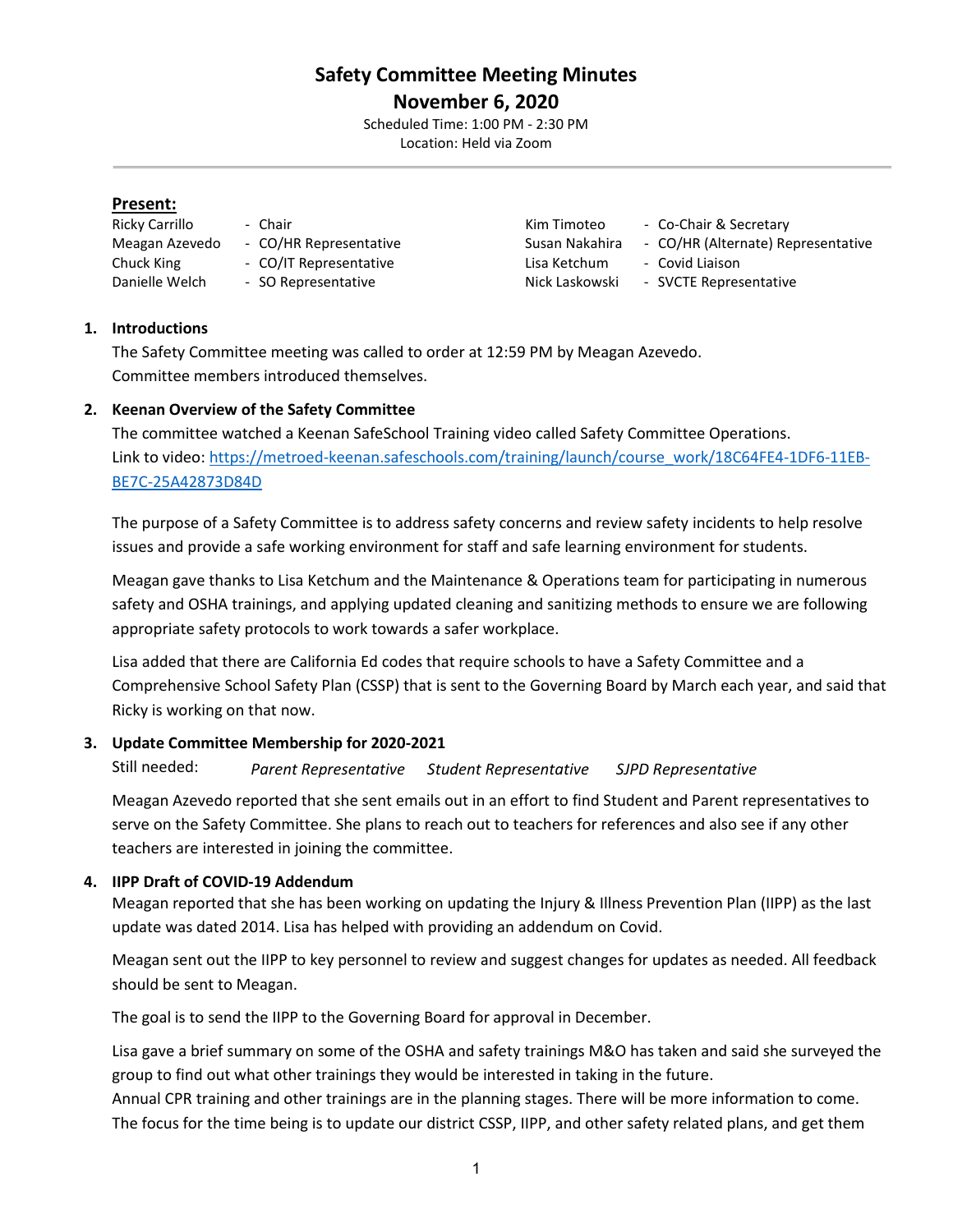posted on our intranet for employee access as needed.

- The intranet is getting updated so there are many broken links that will soon be fixed.
- Exposure plans will be posted after Board approval.
- An anonymous reporting form is now available online.
- There is an 'Emergency' tab on the metroed.life page and safety information will get posted on our external MetroED page.

# **5. Annual Safety Walkthrough Findings of October**

A Santa Clara County School Insurance Group inspector did a walkthrough of the campus in October and gave a report of safety issues, violations and concerns.

- Ricky and M&O team have taken immediate action and have been working on correcting numerous items around campus.
- Meagan reached out to teachers that need to address items in their areas. Teachers have been responsive and quick to comply.
- The inspector will return for a follow-up walkthrough in the near future.

# **6. Incident Command Structure Assignments Review & Update**

Meagan announced that Nick Laskowski is our new Incident Commander.

- Nick is being trained on his role and has an upcoming meeting with a consultant who is also helping our district with updating our CSSP and Incident Command protocols.
- Ricky Carrillo will also be part of this meeting and has been working with said consultant on our CSSP.
- Nick said he is looking forward to this training and we should continue to follow existing protocols for now.
- Nick said it's a good idea to have all employees take Keenan's online Incident Command training. Meagan said she can assign it to people, starting with the Safety Committee members.

Chuck King said improvements on Radio Protocols should be one of our focuses when preparing for these drills.

• Ricky agreed and said the training he and Nick will be doing with the consultant is the first step. The Incident Commander will have to take charge and instruct everyone else to keep quiet.

# **7. 2020-2021 Emergency Drill Calendar**

The draft of the 2020-2021 Emergency Drill Calendar was sent to Cabinet for approval. Meagan said it is important to review the dates and stick to the schedule once it has been approved.

There is an upcoming Lockdown Drill set for November 17. It was suggested we cancel or postpone this drill until new employees are trained on procedures.

- Meagan said training on the emergency procedures will be included in the New Employee Orientation coming up in a couple of weeks.
- Meagan said we need to find out new procedures with new Covid protocols included because it changes the lockdown procedures due to regulations on occupied space.
- The committee agreed to cancel the November  $17<sup>th</sup>$  drill.

# **8. Review Meeting Schedule**

Safety Committee meetings have always been held on the first Fridays from 10:45 a.m. – 12:00 p.m.

• After a brief discussion, everyone agreed to keep the same schedule for these meetings.

# **9. Review Summer Incident Reports**

Incident reports will be reviewed at our next meeting as time ran out.